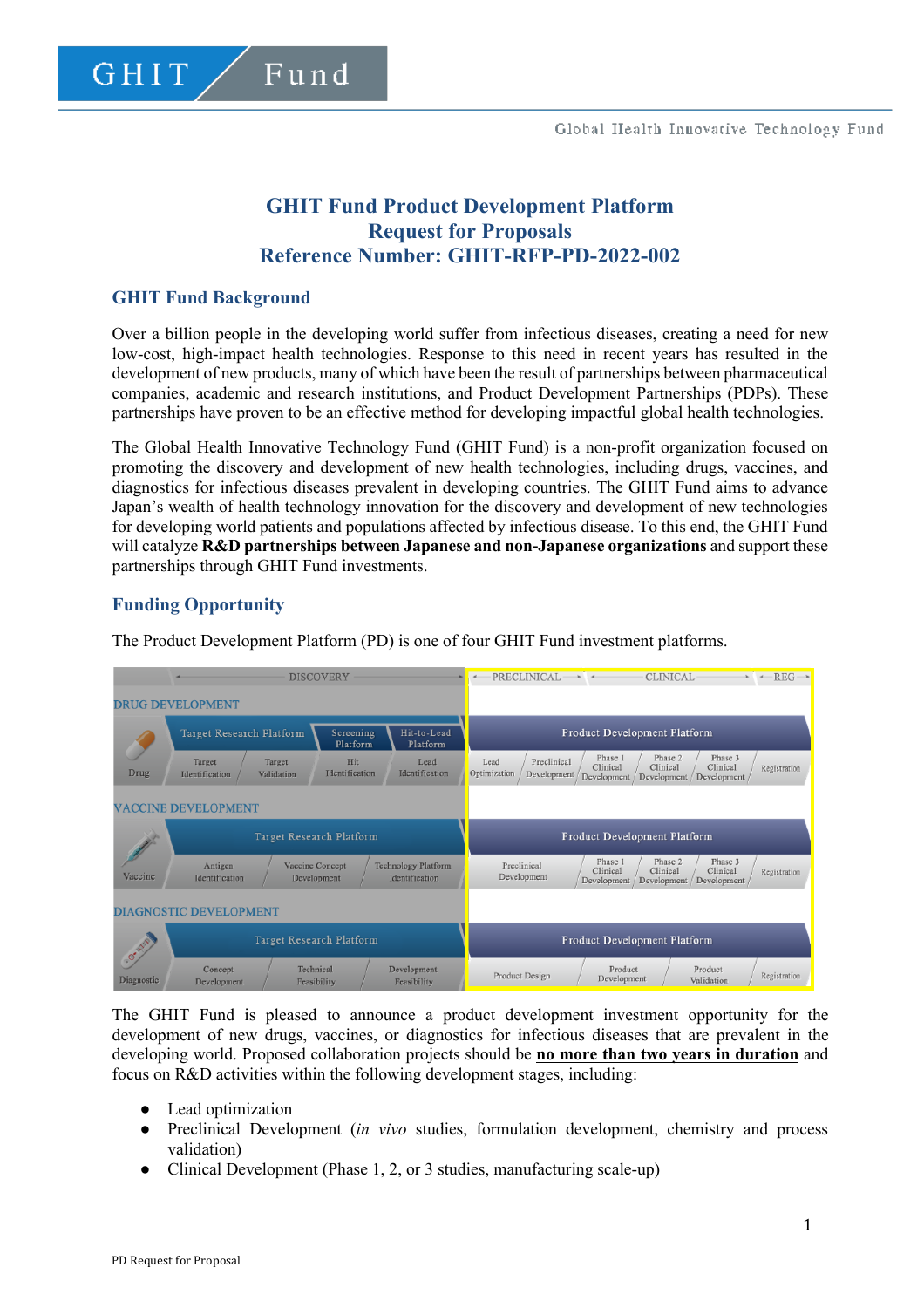● Activities to support licensure and WHO prequalification

Fund

**Please note that a project that does not cover development stages within the scope of Product Development Platform as described above will not be considered eligible.** Please ensure that development stages of your project fall into the scope of this platform.

## **Investment Eligibility**

GHIT

GHIT Fund investments can be awarded to existing or new partnerships between Japanese and non-Japanese organizations. Each partner should have a history of health intervention R&D and have the expertise to know which projects represent potentially substantial additions to the field. **The GHIT Fund requires each investment to have at least one eligible Japanese and one eligible non-Japanese organization as partners in order to be considered eligible.** The following table gives guidelines to the types of organizations expected to form GHIT Fund eligible partnerships.

| <b>Japanese Organizations</b>                               | <b>Non-Japanese Organizations</b>                       |
|-------------------------------------------------------------|---------------------------------------------------------|
| • Japanese corporations (with a research facility in Japan) | • Life Science/Healthcare companies                     |
| • Not-for-profit research organizations and foundations     | • Not-for-profit research organizations and foundations |
| • Government research institutions                          | • Product Development Partnerships                      |
| Academic institutions                                       | Government research institutions                        |
|                                                             | Academic institutions                                   |

All partners within the partnership will also be required to sign Global Access Agreements to provide access to relevant data, intellectual property, and product use. GHIT Fund's access policies can be viewed at https://www.ghitfund.org/applyforfunding/accesspolicy/en.

A collaboration project will be eligible if it addresses a priority need for the prevention or treatment of infectious diseases in developing countries within the boundary conditions outlined below. For projects that cover First in Human (FIH) and beyond, if awarded, an investment amount from GHIT shall be less than 75% of the total project during the funding period. **For projects that cover Proof of Concept (POC) or Phase 2b activities and beyond, collaboration should include at least one commercial partner and, if awarded, an investment amount from GHIT shall be less than 50% of the total project during the funding period. For diagnostics programs reaching Product Validation stages and beyond, cofunding of over 25% is highly encouraged.**

## **Product Scope**

The GHIT Fund focuses on leveraging Japanese innovation and expertise to develop improved drugs, vaccines, and diagnostics that are affordable and accessible to endemic populations. A high-level summary of needs associated with each of the 13 diseases included in this RFP is provided below. This needs summary was developed through consultation with our partner organizations, PDPs, foundations (e.g., the Bill and Melinda Gates Foundation, Wellcome Trust), and international organizations such as the World Health Organization (WHO). The needs summary has also been reviewed by the GHIT Strategy Committee and has received approval from the GHIT Board. **Proposals must focus exclusively on addressing one or more of these needs to be eligible for consideration; however, funding may be awarded for development of improved drugs, vaccines, and diagnostics for other WHO-listed NTDs (e.g.** https://www.who.int/neglected\_diseases/diseases/en/**), on case-by-case basis with clear justifications of the needs.**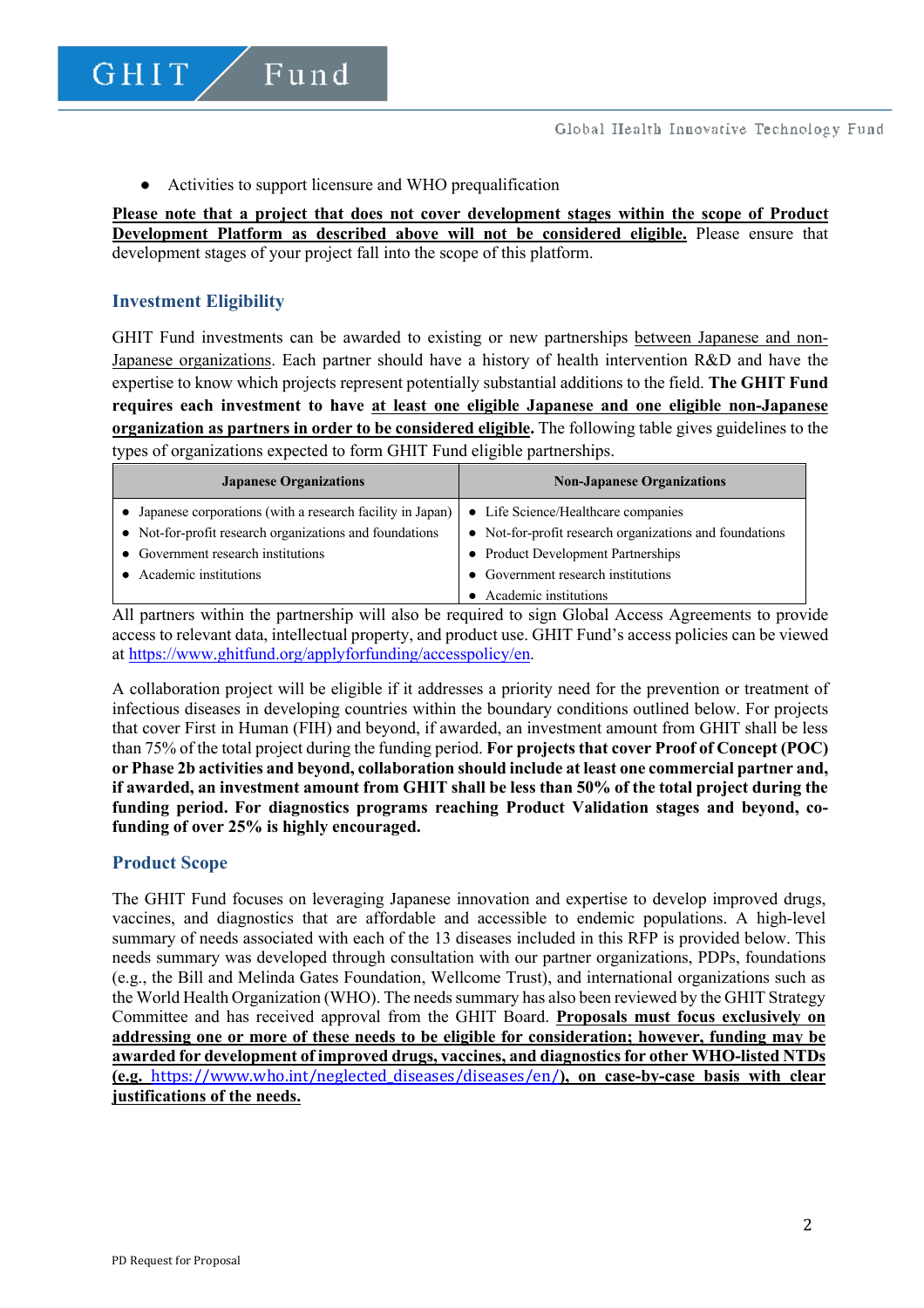The investment scope for the RFP-PD-2022-002 is primarily focused on continuation projects, diagnostics projects, and projects beyond lead optimization (e.g. FIH and POC).

- For new project: eligible beyond lead optimization stage (e.g. FIH and POC)
- For continuation project: eligible for diseases described below
- For diagnostics project: eligible for diseases described below

| <b>Indication</b>             | <b>Drugs</b>                                                                                                                                                                                                                                                                                                                            | <b>Vaccines</b>                                                                                                        | <b>Diagnostics</b>                                                                                                                                                                                                                                                                                                                                                                                      |
|-------------------------------|-----------------------------------------------------------------------------------------------------------------------------------------------------------------------------------------------------------------------------------------------------------------------------------------------------------------------------------------|------------------------------------------------------------------------------------------------------------------------|---------------------------------------------------------------------------------------------------------------------------------------------------------------------------------------------------------------------------------------------------------------------------------------------------------------------------------------------------------------------------------------------------------|
| <b>Malaria</b>                | • Advance the eradication agenda<br>with novel molecules (preferably<br>with a novel mechanism of action):<br>- single exposure radical cure &<br>prophylaxis and/or new drugs<br>that could be used in<br>combination that could address<br>resistance issues<br>- fast clearance<br>- long duration<br>- targeting non-dividing stage | • Advance the eradication<br>agenda:<br>- transmission blocking<br>vaccines<br>- more effective<br>prevention vaccines | • Accurate, sensitive POC<br>RDTs (Point of Care Rapid<br>Diagnostic Tests), specifically<br>asymptomatic carrier.<br>• RDT for Plasmodium<br>falciparum and/or vivax with<br>2 logs better sensitivity and<br>accuracy compared to current<br>RDT product.<br>• Diagnostics product to detect<br>parasite resistance and<br>diagnostics that can<br>distinguish between current<br>and past infection. |
| <b>Tuberculosis</b>           | • Drug candidates that contribute to<br>a treatment-shortening regimen<br>with the goal of $\leq$ 2 months<br>treatment                                                                                                                                                                                                                 | • Preventative vaccines                                                                                                | • Accurate, sensitive POC<br>RDTs, specifically non-<br>sputum TB diagnostics for<br>carrier.<br>• Universal point of care<br>sample extraction and<br>purification technologies.                                                                                                                                                                                                                       |
| <b>Onchocerciasis</b>         | • Safer and more effective drugs that<br>kill adult worms (macrofilaricides)                                                                                                                                                                                                                                                            | • Out of scope                                                                                                         | • Accurate, sensitive POC<br>RDTs that can be used in<br>hypoendemic geographies<br>and/or geographies co-<br>endemic with Loiasis.                                                                                                                                                                                                                                                                     |
| Lymphatic<br>filariasis       | • Safer and more effective drugs that<br>kill adult worms (macrofilaricides)                                                                                                                                                                                                                                                            | • Out of scope                                                                                                         | • Accurate, sensitive POC<br>RDTs that can be used in<br>hypoendemic geographies.                                                                                                                                                                                                                                                                                                                       |
| Schistosomiasis               | • Safe and effective oral drugs and<br>new pediatric formulations of<br>existing drugs                                                                                                                                                                                                                                                  | • Preventative vaccines                                                                                                | • Accurate, sensitive POC<br>RDTs that can be used in<br>hypoendemic geographies.                                                                                                                                                                                                                                                                                                                       |
| Leishmaniasis                 | • Safer and more effective oral<br>drugs with a shorter treatment<br>course ( $\leq$ 20 days)                                                                                                                                                                                                                                           | • Therapeutic and<br>preventative vaccines                                                                             | • Accurate, sensitive POC<br>RDTs (including for<br>asymptomatic infections)                                                                                                                                                                                                                                                                                                                            |
| <b>Chagas</b> disease         | • Safer and more effective drugs<br>with shorter treatment courses (<<br>30 days) and pediatric<br>formulations                                                                                                                                                                                                                         | • Therapeutic and<br>preventative vaccine                                                                              | • Accurate, sensitive POC<br>RDTs (including both acute<br>and chronic phases and for<br>congenital infections)                                                                                                                                                                                                                                                                                         |
| Dengue                        | • Safe, effective and affordable oral<br>drugs (support primarily<br>continuation programs that are<br>previously funded by GHIT)                                                                                                                                                                                                       | • Preventive vaccines<br>(support primarily<br>continuation programs that<br>are previously funded by<br>GHIT)         | • Out of scope                                                                                                                                                                                                                                                                                                                                                                                          |
| <b>Buruli</b> ulcer           | • Safer and more effective drugs<br>with shorter treatment courses $(< 2$<br>months)                                                                                                                                                                                                                                                    | $\bullet$ <i>M. ulcerans - specific</i><br>vaccines                                                                    | · Accurate, sensitive POC<br><b>RDTs</b>                                                                                                                                                                                                                                                                                                                                                                |
| Soil-transmitted<br>helminths | • Combination treatment to optimize<br>effectiveness across all helminths<br>(including resistant mutants)                                                                                                                                                                                                                              | • Out of scope                                                                                                         | • Accurate, sensitive POC<br>RDTs that replace<br>coprological method for                                                                                                                                                                                                                                                                                                                               |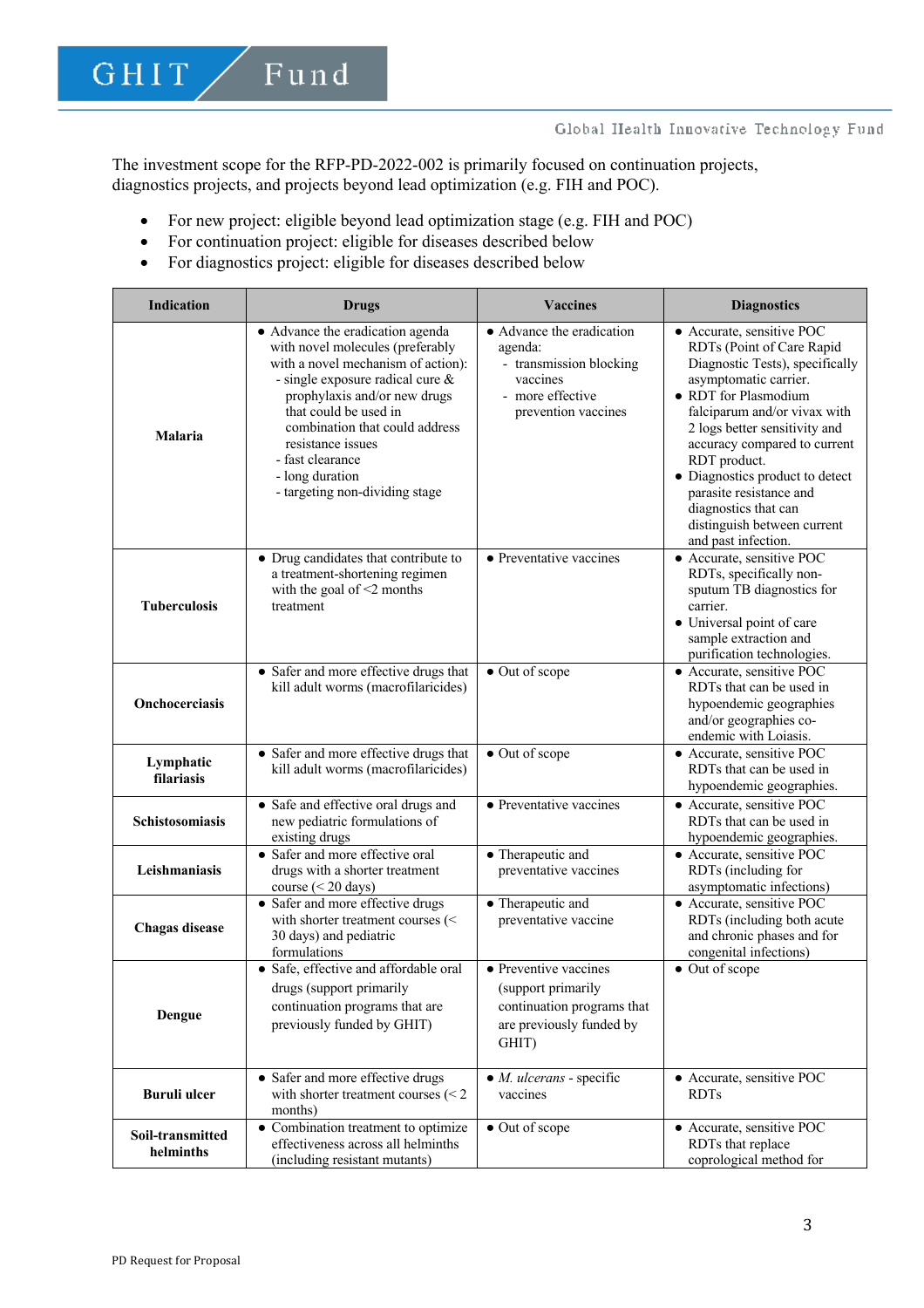## Global Health Innovative Technology Fund

|                       |                                                                                    |                         | measuring species-specific<br>egg-count reduction. |
|-----------------------|------------------------------------------------------------------------------------|-------------------------|----------------------------------------------------|
| <b>Echinococcosis</b> | • Safe and effective oral drugs                                                    | • Preventative vaccines | • Accurate, sensitive POC<br><b>RDTs</b>           |
| Cryptosporidium       | • Safe and effective oral drugs<br>(including for immuno-<br>compromised patients) | • Preventative vaccines | • Accurate, sensitive POC<br><b>RDTs</b>           |
| Mycetoma              | • Safe and effective oral drugs                                                    | $\bullet$ Out of scope  | • Accurate, sensitive POC<br><b>RDTs</b>           |

#### *\*POC RDTs = Point of Care Rapid Diagnostic Tests*

For LDCs, LICs, and MICs, partners/participants will set prices for products on the basis of a no gain/no loss policy to improve access to the product for patients and citizens of these LDCs, LICs, and MICs. Based on the Target Product Profiles, partners will need to provide a target price range and definitive rationale for the estimated Cost of Goods Sold (COGS) and final product price as it relates to the socioeconomic benefits that the product provides. Manufacturing cost, delivery costs, etc. will need to be factored into your target price range.

*Regarding the development of vaccines: new and adapted vaccines technologies including thermostability, fewer doses, and needle-free delivery are expected. GHIT also prefers collaborations that aim to simplify the production of complex vaccines in order to help reduce vaccine costs and increase availability.*

## **Applicant Instructions**

All correspondence and documents relating to this RFP shall be written in English. The applicant shall bear all costs associated with the preparation and submission of the proposal, including costs associated with proposal development, presentation, and contract and agreement negotiation (unless otherwise noted by the GHIT Fund).

To receive and manage applications, the GHIT Fund uses **Editorial Manager® for Product Development Platform** (http://www.editorialmanager.com/ghitfund/), an online document submission system dedicated for this funding program. Please note that Intent to Apply documents or Proposals that are not submitted through the above-mentioned system will not be accepted.

## *Step 1 - Intent to Apply*

Interested applicants must complete the *Intent to Apply* form (*GHIT-RFP-PD-2022- 002\_IntentToApply.docx*) and submit this to the GHIT Fund via Editorial Manager® no later than:

## **10:00 am Tokyo time on July 4, 2022**

The *Intent to Apply* form is available on the GHIT website:

(https://www.ghitfund.org/applyforfunding/pdp/en). Any application not using the designated *Intent to Apply* form for this RFP will not be accepted. Please do not submit any other documents to the GHIT Fund other than the *Intent to Apply* form.

When submitting your *Intent to Apply* form on the Editorial Manager®, please list all the collaboration partners participating in the project; the name and details (including e-mail address) of at least one representative from each organization must be indicated.

Applicants who successfully submit the *Intent to Apply* document will receive a confirmation email. GHIT Fund staff will then perform an initial partnership and scope eligibility assessment. **Only eligible applicants will be invited to submit the full proposal and will receive a password to access the proposal template.**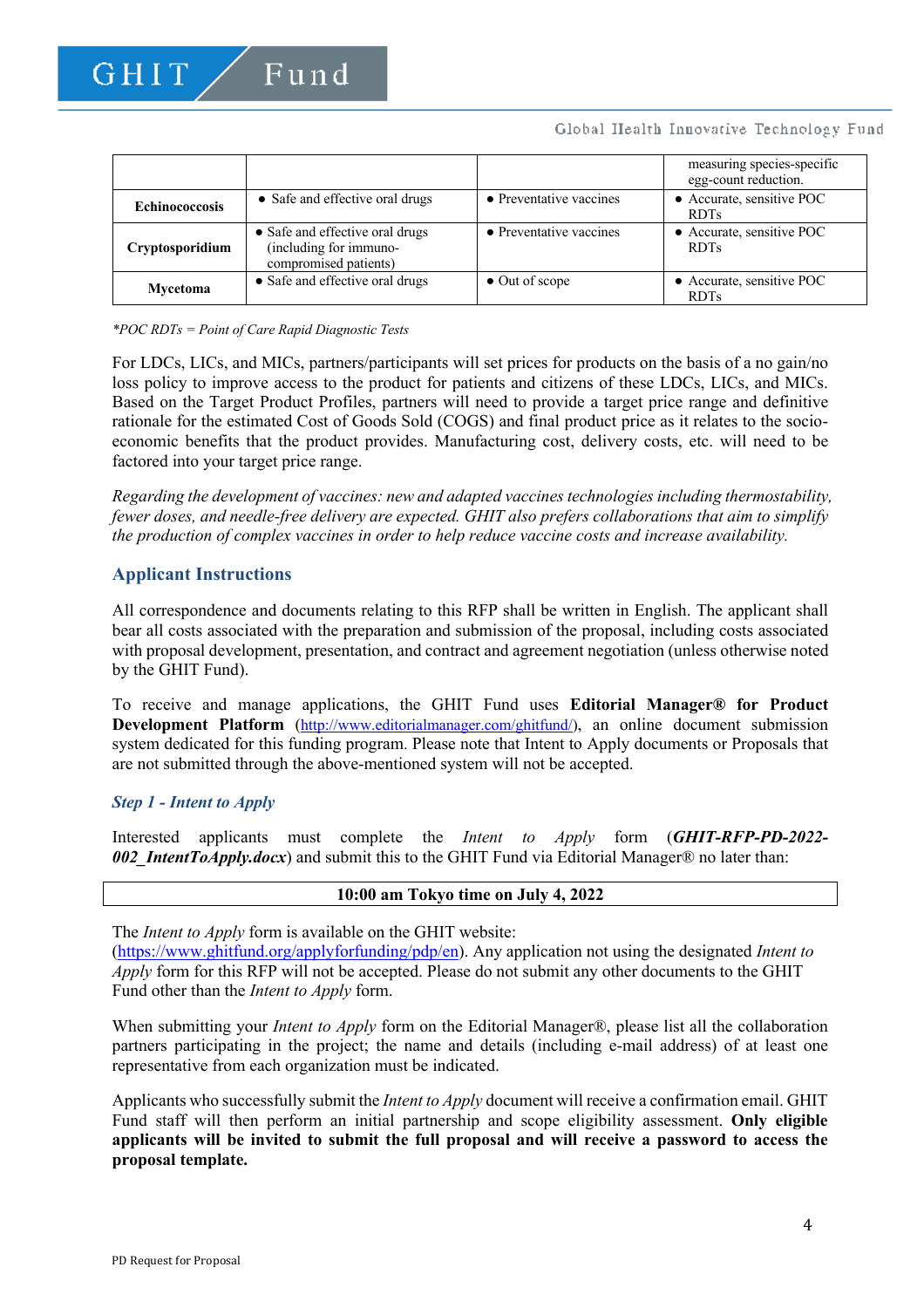**Eligibility assessment will be conducted upon receipt of the Intent to Apply form. Applicants are encouraged to submit the ITA well in advance of the Full Proposal submission deadline (10:00am Tokyo time on August 2, 2022) to secure sufficient time to prepare full proposal.**

#### *Step 2 - Proposal Submission*

Applicants invited to submit a full proposal to the GHIT Fund are required to do so via Editorial Manager® no later than;

#### **10:00 am Tokyo time on August 2, 2022**

Applicants who successfully submit their proposal document will receive a confirmation email. Proposals may not be modified after the submission due date.

Proposal documents must be reviewed and approved by all the collaboration partners who are participating in the project prior to submission. The *Collaboration Partners' Approval* form (*ProjectID-CollaborationPartnerApproval.docx*) must be signed by all the collaboration partners and a PDF copy must be submitted along with other proposal documents.

The GHIT Fund may, at its own discretion, extend the closing date by notifying applicants. Proposals received after the closing date for submission without prior agreement will be ineligible for consideration, but may be resubmitted in response to future RFPs.

#### *RFP Questions*

Prospective applicants may also submit RFP questions to  $RFPResponse(\textit{a}$  ghitfund.org (please use email subject line: **GHIT-RFP-PD-2022-002\_Questions**). no later than

## **10:00 am Tokyo time on July 26, 2022**

Please note that it may take time for the GHIT Fund Management Team to respond to your inquiries, so make sure to address your questions well in advance of the submission deadlines.

A Frequently Asked Questions (FAQ) page is available on the GHIT Fund website: (https://www.ghitfund.org/applyforfunding/investmentfaq/en).

## **Proposal Evaluation**

#### *Preliminary Examination of Proposals*

Proposals will initially be examined to determine whether the:

- Partnership meets GHIT Fund eligibility criteria
- Project objectives are aligned with the RFP-specified scope
- Proposal is complete and addresses all required content

GHIT Fund staff may ask clarifying questions or request additional information, as needed, to qualify proposals for evaluation.

#### *Technical Evaluation*

All eligible proposals will be evaluated based on the following criteria:

- Scientific and technical merit (e.g., sound approach and methodology, level of innovation, overall quality and comprehensiveness)
- Potential Impact (e.g., how it will address a global health priority)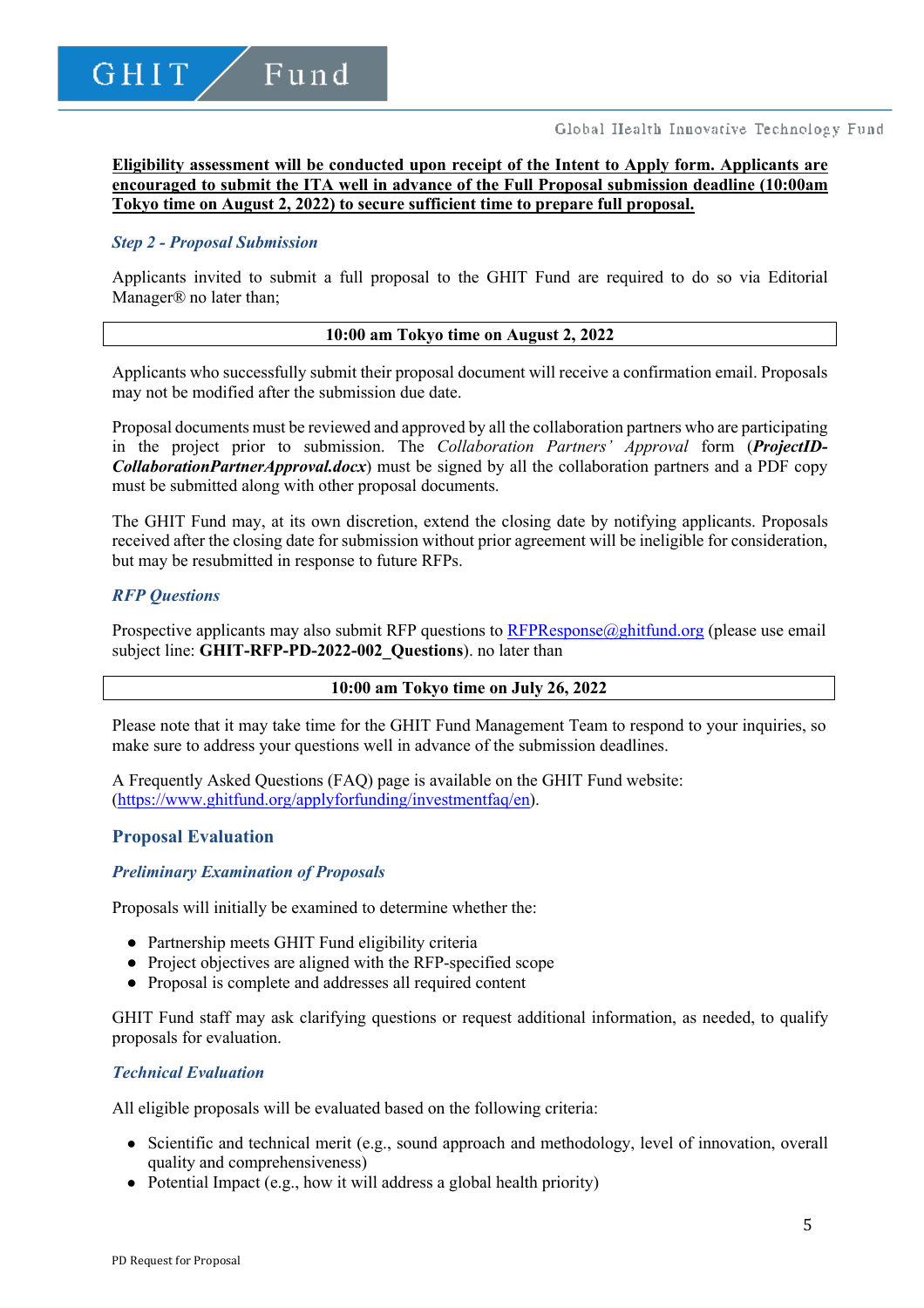● Partnership and project management (e.g., collaboration capabilities and expertise, project history and performance, risk management, budget)

If a proposal has already been deemed technically or scientifically sound and aligned with global health needs by an established independent scientific or technical advisory committee (such as those established by PDPs), the partnership is expected to include a summary of the outcome of that review in their proposal submission.

Eligible proposals will initially be reviewed by three External Reviewers (ER) including Japanese and non-Japanese reviewers. The aggregated External Reviewer results and the proposals will then be shared with the GHIT Fund Selection Committee (SC) for evaluation. ER and SC members have signed nondisclosure agreements with the GHIT Fund prior to the evaluation. After the evaluation process, GHIT Fund will invite selected proposals for an in-person interview with the SC. **Selected proposals for the SC interview will be notified of the interview invitation about a month prior to the scheduled interview date and time**.

Once all information has been considered after the interview, the SC will make funding recommendations to the GHIT Board. The GHIT Board will discuss the SC recommendations and will make the final approval as to which proposals will receive GHIT Fund investment. Please note that the GHIT Fund Management Team does not have influence, authority, or decision power on the review and evaluation, funding recommendations, and award or non-award decisions of submitted proposals by the External Reviewers, Selection Committee, and the Board of Directors. In addition, submission of the Intent to Apply form and proposal documents to the GHIT Fund and participation by proposal partners in the Selection Committee interview do not guarantee an automatic funding approval for your proposal.

*(Please note that the evaluation procedures and their format may be adjusted due to unforeseen circumstances.)*

## **Award Administration and Conditions**

Fund

GHIT

After the GHIT Board approval, the GHIT Fund will notify applicants of the award decision by email. **Please note that GHIT Fund is not able to provide formal feedback to applicants receiving a nonaward decision.**

If the proposal is selected and the applicant receives an award notification, all partners are required to sign the Investment Agreement with the GHIT Fund and also submit a collaboration partners' contractual agreement which clearly defines the roles and responsibilities of all collaboration partners, **within two weeks to one month from award notification**. Please be aware that the award may be void if this condition is not met.

Applicants are required to identify the designated development partner (investment recipient) and all other collaboration partners. The designated development partner will be responsible for the performance of all its collaborating partners. A representative of the designated development partner will serve as the main GHIT Fund point of contact and will be responsible for all GHIT Fund discussions and negotiations.

Investments will be awarded for a period of up to two years and reflecting the agreed activities and conditions based on the award notification from the GHIT Fund. **The funding allocation will be milestone-based.** The GHIT Fund has the right to terminate the Investment Agreement if, but not limited to:

- The partnership disbands prior to satisfying its investment project obligations
- The progress of work is such that the obligations undertaken by the partnership will not be fulfilled
- The partnership fails to meet the milestones or goals specified in the investment agreement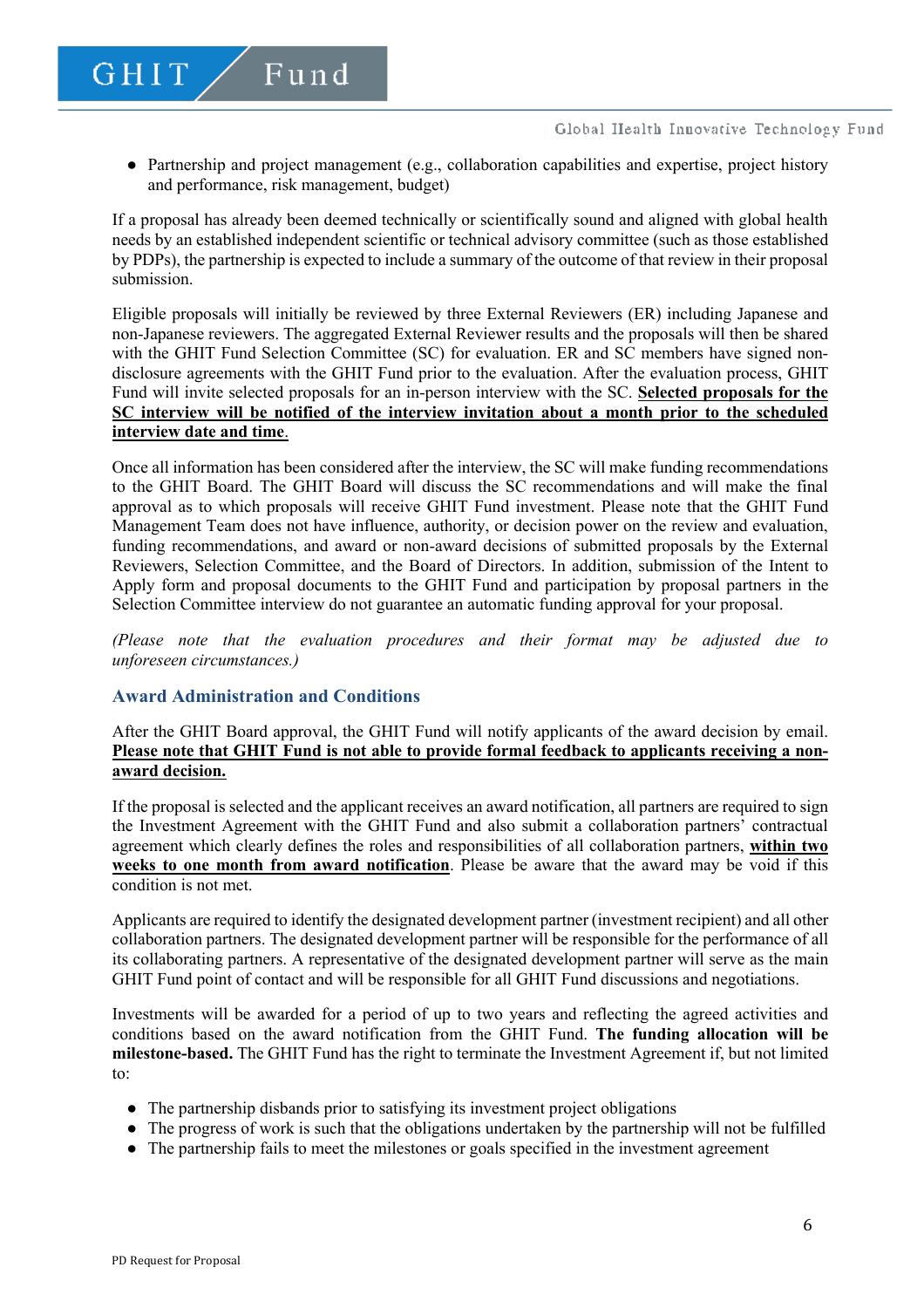If an investment contract is terminated, the GHIT Fund reserves the right to cancel future payments, reclaim paid funds, or mandate that paid funds be redirected to other charitable activities. In lieu of termination, the GHIT Fund may choose to renegotiate the terms of the existing Investment Agreement.

## **Data Access Policy**

The aim of our Data Access Policy is to articulate the principles that promote the transparency of and accessibility to data related to the safety and efficacy of healthcare technologies. This policy and its principles apply to data generated through activities primarily funded by the GHIT Fund, including but not limited to, those related to the discovery, development, and/or delivery of healthcare technologies.

All data and its processes for access will be transparent and clearly defined with the aim to ensure data quality, security, and equitable access. All data and findings will be disclosed in a broad and prompt manner in order to optimize prospects for the translation of findings in the global advancement of new healthcare technologies. Grantees should utilize public-access repositories and, if unavailable, should use alternatives for access that can ensure the transmission of new scientific findings to the larger research and development community globally.

Respect must be given to individuals and communities from or about whom data are collected. Respect must also be given to all matters of confidentiality and attribution as they pertain to researchers, evaluators, and their collaborators. Confidentiality and respect for such should be fully recognized where necessary or required by law or regulation.

Any and all existing data and findings owned by a grantee at the initiation of a project, including but not limited to information, know-how or intellectual property, will remain that of the original holder. The original holder may share, assign, or license their rights to a third party.

Ownership of any and all data and findings that is obtained or created through activities funded by the GHIT Fund and that can be applied for any intellectual property rights will be discussed and negotiated between participants and/or grantees of a project. All final agreements shall be in alignment with the licensing and pricing principles outlined below.

Any existing data owned by a grantee and/or any new data obtained through activities funded by the GHIT Fund may be disclosed by the GHIT Fund to a third party if such data is used in a patent application for a product which was derived from the activities funded by the GHIT Fund; provided, however: (1) the disclosure of such data shall be limited to the proposed title of the invention, a draft of the abstract, the international non-proprietary name (INN) where applicable, and an outline of the specifications of such patent application; and (2) such third party shall take reasonable measures to keep confidential any such data received from the GHIT Fund.

## **Product Access Policy**

The aim of the Product Access Policy is to articulate the principles that improve access to products primarily developed with funding from the GHIT Fund, where such products refer to healthcare technologies approved for market by a national regulatory authority.

When development partners/participants are successfully granted a patent deriving from projects funded by the GHIT Fund, development partners/participants will grant royalty-free licenses to users operating in Least Developed Countries (LDCs) as categorized by the United Nations and Low-Income Countries (LICs) as categorized by the World Bank. License-related matters concerning middle income countries (MICs) will be reviewed on an individual basis with the goal of ensuring reasonable royalty licenses.

For LDCs, LICs, and MICs, partners/participants will set prices for products on the basis of a no gain/no loss policy to improve access to the product for patients and citizens of these LDCs, LICs, and MICs.